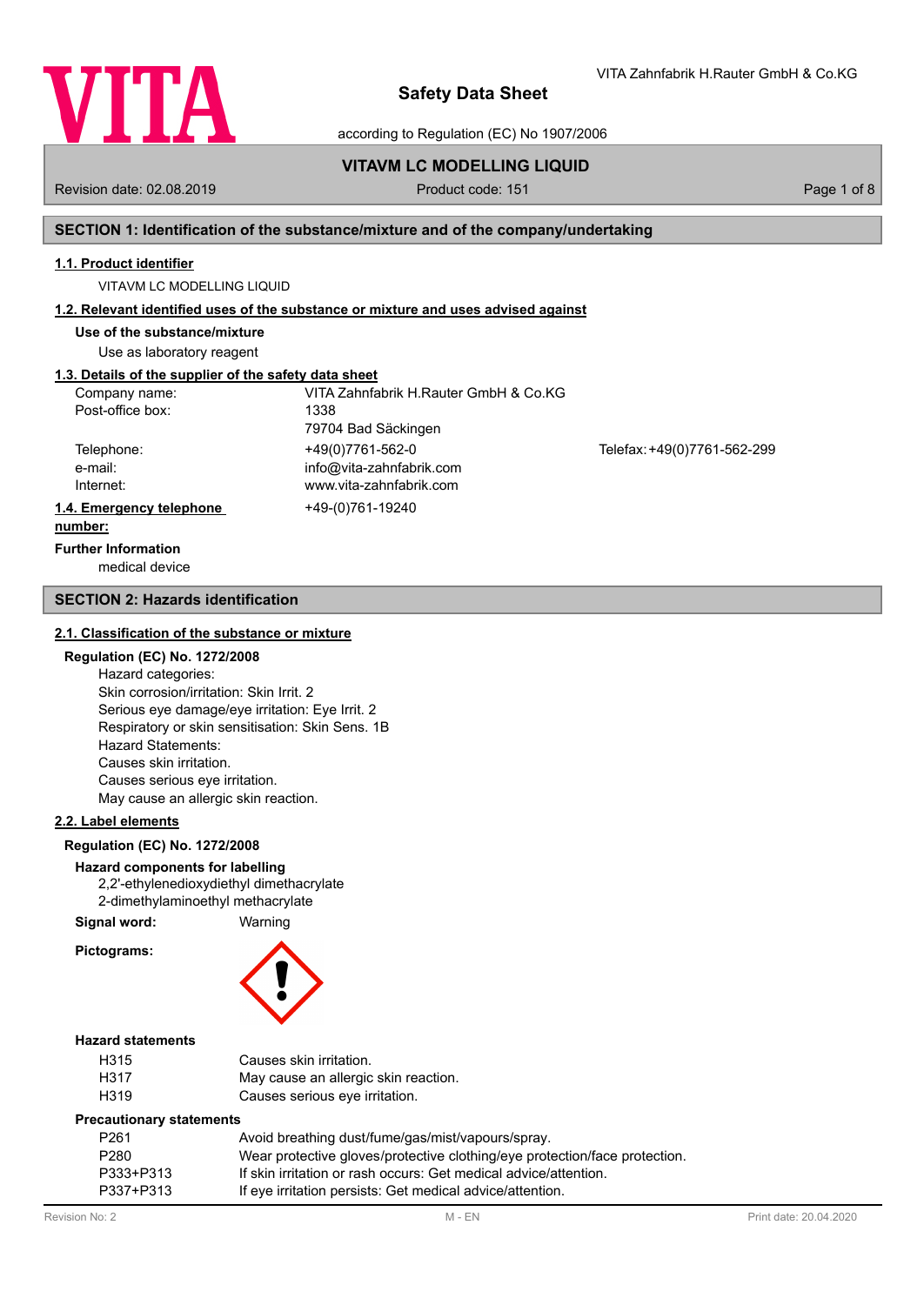

according to Regulation (EC) No 1907/2006

## **VITAVM LC MODELLING LIQUID**

Revision date: 02.08.2019 **Product code: 151** Product code: 151 **Page 2 of 8** Page 2 of 8

#### **2.3. Other hazards**

No information available.

# **SECTION 3: Composition/information on ingredients**

#### **3.2. Mixtures**

#### **Hazardous components**

| CAS No     | Chemical name                                                                                   |              |                  |  |  |
|------------|-------------------------------------------------------------------------------------------------|--------------|------------------|--|--|
|            | EC No                                                                                           | Index No     | <b>REACH No</b>  |  |  |
|            | <b>GHS Classification</b>                                                                       |              |                  |  |  |
| 109-16-0   | 2,2'-ethylenedioxydiethyl dimethacrylate                                                        |              |                  |  |  |
|            | 203-652-6                                                                                       |              | 01-2119969287-21 |  |  |
|            | Skin Sens. 1B; H317                                                                             |              |                  |  |  |
| 90551-76-1 | Methacrylic ester                                                                               |              |                  |  |  |
|            | 292-094-7                                                                                       | 607-134-00-4 |                  |  |  |
|            | Skin Irrit. 2, Eye Irrit. 2, STOT SE 3; H315 H319 H335                                          |              |                  |  |  |
| 2867-47-2  | 2-dimethylaminoethyl methacrylate                                                               |              |                  |  |  |
|            | 220-688-8                                                                                       | 607-132-00-3 |                  |  |  |
|            | Acute Tox. 4, Acute Tox. 4, Skin Irrit. 2, Eye Irrit. 2, Skin Sens. 1; H312 H302 H315 H319 H317 |              |                  |  |  |

Full text of H and EUH statements: see section 16.

#### **SECTION 4: First aid measures**

#### **4.1. Description of first aid measures**

#### **After inhalation**

Provide fresh air. When in doubt or if symptoms are observed, get medical advice.

#### **After contact with skin**

After contact with skin, wash immediately with plenty of water and soap. Take off immediately all contaminated clothing and wash it before reuse. Medical treatment necessary.

#### **After contact with eyes**

After contact with the eyes, rinse with water with the eyelids open for a sufficient length of time, then consult an ophthalmologist immediately.

#### **After ingestion**

Rinse mouth immediately and drink plenty of water.

#### **4.2. Most important symptoms and effects, both acute and delayed**

No information available.

# **4.3. Indication of any immediate medical attention and special treatment needed**

Treat symptomatically.

#### **SECTION 5: Firefighting measures**

#### **5.1. Extinguishing media**

#### **Suitable extinguishing media**

Co-ordinate fire-fighting measures to the fire surroundings.

#### **5.2. Special hazards arising from the substance or mixture**

Non-flammable.

#### **5.3. Advice for firefighters**

Wear a self-contained breathing apparatus and chemical protective clothing. Full protection suit.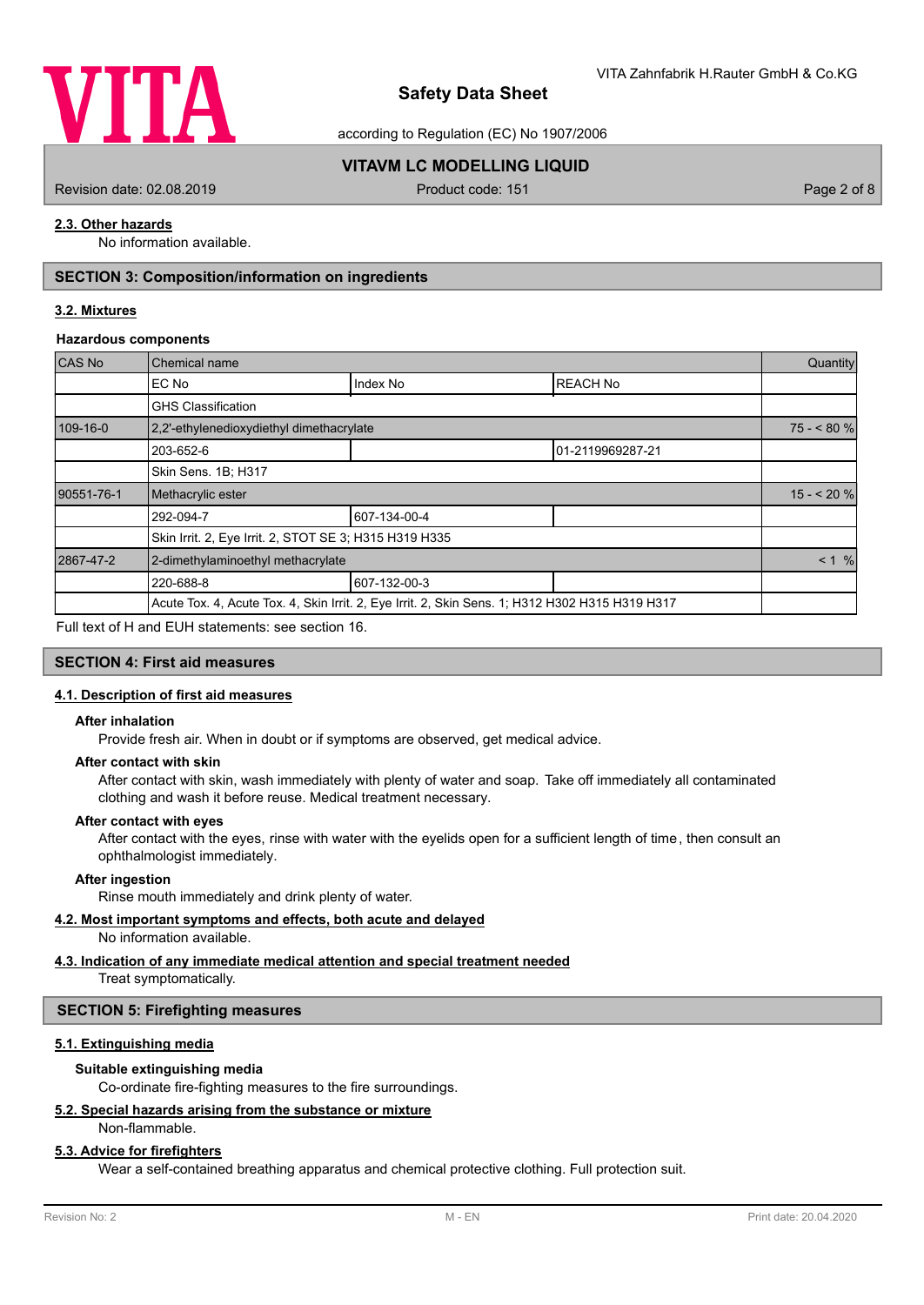

according to Regulation (EC) No 1907/2006

**VITAVM LC MODELLING LIQUID**

Revision date: 02.08.2019 **Product code: 151** Product code: 151 **Page 3 of 8** Page 3 of 8

#### **Additional information**

Suppress gases/vapours/mists with water spray jet. Collect contaminated fire extinguishing water separately. Do not allow entering drains or surface water.

#### **SECTION 6: Accidental release measures**

#### **6.1. Personal precautions, protective equipment and emergency procedures**

Provide adequate ventilation. Do not breathe gas/fumes/vapour/spray. Avoid contact with skin, eyes and clothes. Use personal protection equipment.

#### **6.2. Environmental precautions**

Do not allow to enter into surface water or drains.

#### **6.3. Methods and material for containment and cleaning up**

Absorb with liquid-binding material (e.g. sand, diatomaceous earth, acid- or universal binding agents). Treat the recovered material as prescribed in the section on waste disposal.

#### **6.4. Reference to other sections**

Safe handling: see section 7 Personal protection equipment: see section 8 Disposal: see section 13

#### **SECTION 7: Handling and storage**

#### **7.1. Precautions for safe handling**

#### **Advice on safe handling**

No special measures are necessary.

#### **Advice on protection against fire and explosion**

No special fire protection measures are necessary.

#### **7.2. Conditions for safe storage, including any incompatibilities**

#### **Requirements for storage rooms and vessels**

Keep container tightly closed.

#### **Hints on joint storage**

No special measures are necessary.

## **7.3. Specific end use(s)**

Use as laboratory reagent

#### **SECTION 8: Exposure controls/personal protection**

#### **8.1. Control parameters**

#### **8.2. Exposure controls**



#### **Protective and hygiene measures**

Remove contaminated, saturated clothing immediately. Draw up and observe skin protection programme. Wash hands and face before breaks and after work and take a shower if necessary . When using do not eat, drink, smoke, sniff.

#### **Eye/face protection**

Wear eye/face protection.

#### **Hand protection**

When handling with chemical substances, protective gloves must be worn with the CE-label including the four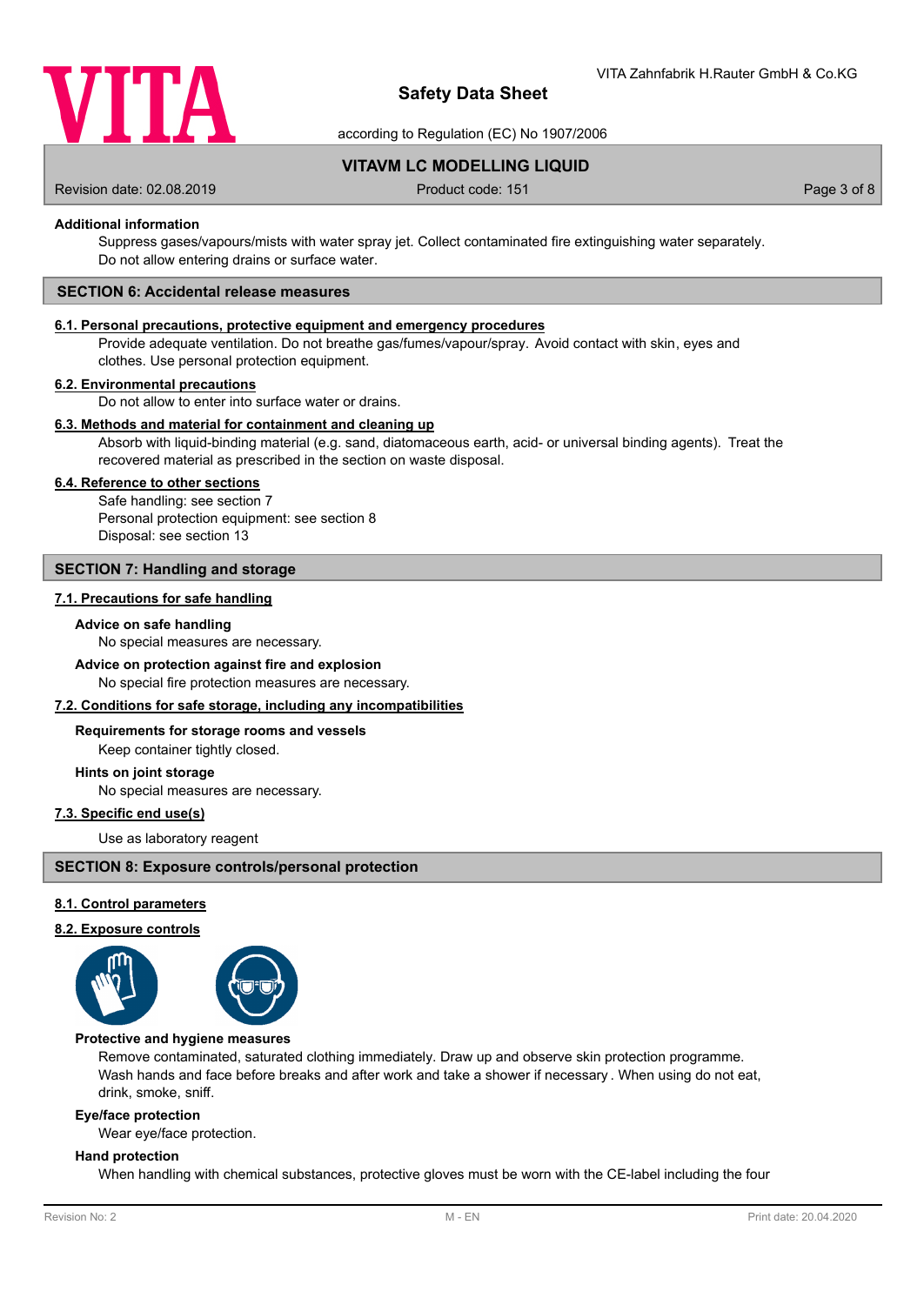

according to Regulation (EC) No 1907/2006

### **VITAVM LC MODELLING LIQUID**

Revision date: 02.08.2019 **Product code: 151** Product code: 151 **Page 4 of 8** Page 4 of 8

control digits. The quality of the protective gloves resistant to chemicals must be chosen as a function of the specific working place concentration and quantity of hazardous substances. For special purposes, it is recommended to check the resistance to chemicals of the protective gloves mentioned above together with the supplier of these gloves. NBR (Nitrile rubber) Recommended glove articles KCL Camtril Velour Breakthrough time (maximum wearing time) 30 min

#### **Skin protection**

Use of protective clothing.

#### **Respiratory protection**

Provide adequate ventilation as well as local exhaustion at critical locations. Technical ventilation of workplace

#### **SECTION 9: Physical and chemical properties**

#### **9.1. Information on basic physical and chemical properties**

| Physical state:<br>Colour:<br>Odour:                                                        | Liquid<br>colourless<br>characteristic |                                  |
|---------------------------------------------------------------------------------------------|----------------------------------------|----------------------------------|
| pH-Value:                                                                                   |                                        | not determined                   |
| Changes in the physical state<br>Melting point:<br>Initial boiling point and boiling range: |                                        | not determined<br>?              |
| Flash point:                                                                                |                                        | ?                                |
| Flammability<br>Solid:<br>Gas:                                                              |                                        | not applicable<br>not applicable |
| <b>Explosive properties</b><br>The product is not: Explosive.                               |                                        |                                  |
| Lower explosion limits:<br>Upper explosion limits:                                          |                                        | not determined<br>not determined |
| <b>Auto-ignition temperature</b><br>Solid:<br>Gas:                                          |                                        | not applicable<br>not applicable |
| Decomposition temperature:                                                                  |                                        | not determined                   |
| <b>Oxidizing properties</b><br>Not oxidising.                                               |                                        |                                  |
| Vapour pressure:<br>(at 50 $°C$ )                                                           |                                        | <=1100 hPa                       |
| Density:                                                                                    |                                        | 1,06000 g/cm <sup>3</sup>        |
| Water solubility:                                                                           |                                        | No                               |
| Solubility in other solvents<br>not determined                                              |                                        |                                  |
| Partition coefficient:                                                                      |                                        | not determined                   |
| Vapour density:                                                                             |                                        | not determined                   |
| Evaporation rate:                                                                           |                                        | not determined                   |
| 9.2. Other information                                                                      |                                        |                                  |
| Solid content:                                                                              |                                        | 0,0%                             |
|                                                                                             |                                        |                                  |

#### **SECTION 10: Stability and reactivity**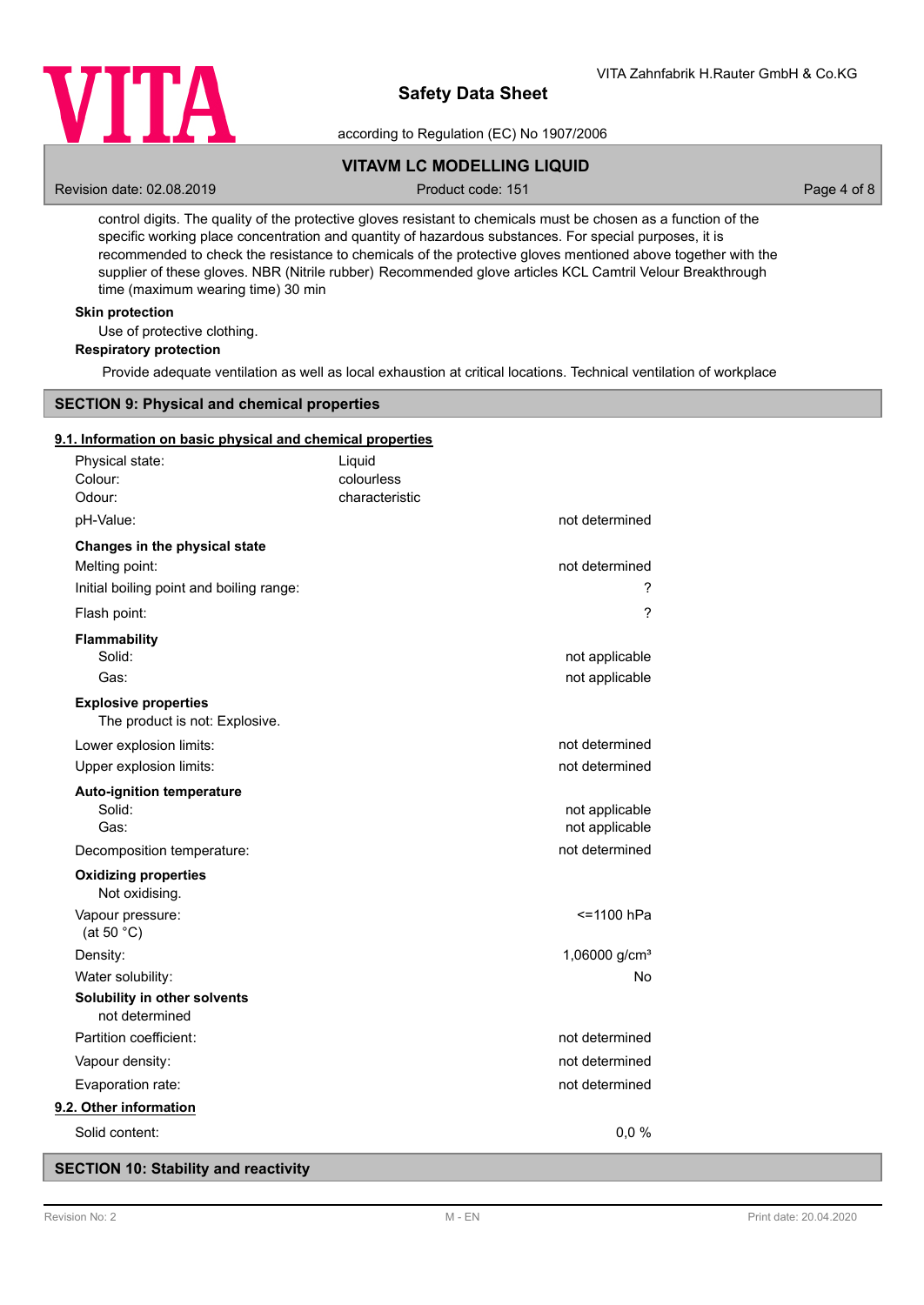

according to Regulation (EC) No 1907/2006

#### **VITAVM LC MODELLING LIQUID**

Revision date: 02.08.2019 **Product code: 151** Product code: 151 **Page 5 of 8** Page 5 of 8

#### **10.1. Reactivity**

No hazardous reaction when handled and stored according to provisions.

#### **10.2. Chemical stability**

The product is stable under storage at normal ambient temperatures.

#### **10.3. Possibility of hazardous reactions**

No known hazardous reactions.

#### **10.4. Conditions to avoid**

none

# **10.5. Incompatible materials**

No information available.

#### **10.6. Hazardous decomposition products**

No known hazardous decomposition products.

#### **SECTION 11: Toxicological information**

#### **11.1. Information on toxicological effects**

#### **Acute toxicity**

Based on available data, the classification criteria are not met.

| CAS No     | Chemical name                     |                     |      |                |        |        |
|------------|-----------------------------------|---------------------|------|----------------|--------|--------|
|            | Exposure route                    | Dose                |      | <b>Species</b> | Source | Method |
| 90551-76-1 | Methacrylic ester                 |                     |      |                |        |        |
|            | dermal                            | LD50<br>mg/kg       | 3000 |                |        |        |
| 2867-47-2  | 2-dimethylaminoethyl methacrylate |                     |      |                |        |        |
|            | oral                              | <b>ATE</b><br>mg/kg | 500  |                |        |        |
|            | dermal                            | <b>ATE</b><br>mg/kg | 1100 |                |        |        |

#### **Irritation and corrosivity**

Causes skin irritation.

Causes serious eye irritation.

#### **Sensitising effects**

May cause an allergic skin reaction. (2,2'-ethylenedioxydiethyl dimethacrylate; 2-dimethylaminoethyl methacrylate)

#### **Carcinogenic/mutagenic/toxic effects for reproduction**

Based on available data, the classification criteria are not met.

#### **STOT-single exposure**

Based on available data, the classification criteria are not met.

#### **STOT-repeated exposure**

Based on available data, the classification criteria are not met.

#### **Aspiration hazard**

Based on available data, the classification criteria are not met.

#### **Additional information on tests**

The mixture is classified as hazardous according to regulation (EC) No 1272/2008 [CLP].

# **SECTION 12: Ecological information**

#### **12.1. Toxicity**

The product is not: Ecotoxic.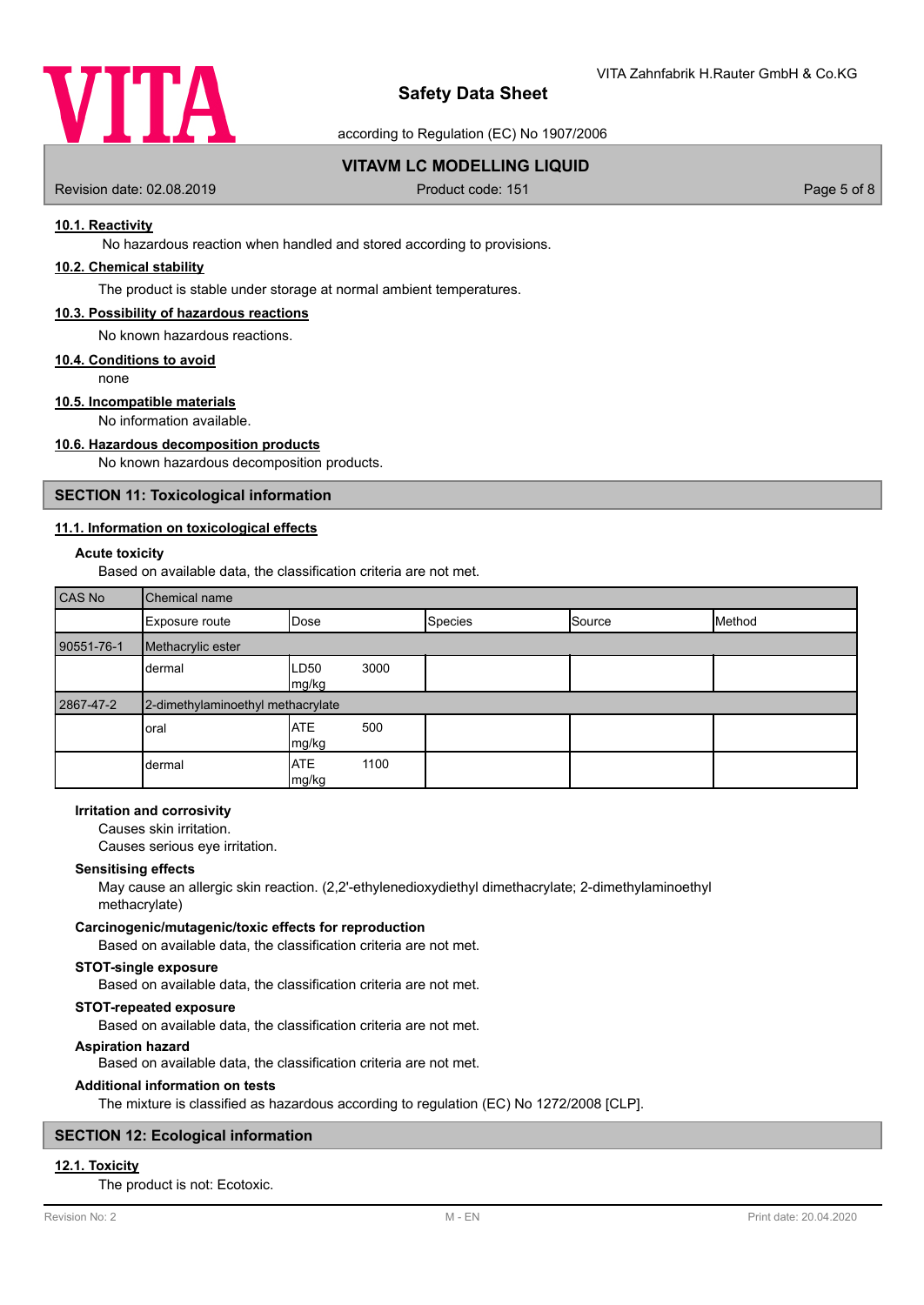# VITA

# **Safety Data Sheet**

according to Regulation (EC) No 1907/2006

# **VITAVM LC MODELLING LIQUID**

Revision date: 02.08.2019 **Product code: 151** Product code: 151 **Page 6 of 8** Page 6 of 8

#### **12.2. Persistence and degradability**

The product has not been tested.

# **12.3. Bioaccumulative potential**

The product has not been tested.

#### **12.4. Mobility in soil**

The product has not been tested.

#### **12.5. Results of PBT and vPvB assessment**

The product has not been tested.

#### **12.6. Other adverse effects**

No information available.

#### **Further information**

Avoid release to the environment.

#### **SECTION 13: Disposal considerations**

#### **13.1. Waste treatment methods**

#### **Disposal recommendations**

Do not allow to enter into surface water or drains. Dispose of waste according to applicable legislation.

#### **Contaminated packaging**

Handle contaminated packages in the same way as the substance itself.

#### **SECTION 14: Transport information**

#### **Land transport (ADR/RID)**

**14.1. UN number:** No dangerous good in sense of this transport regulation.

**Inland waterways transport (ADN)**

**Marine transport (IMDG)**

#### **Air transport (ICAO-TI/IATA-DGR)**

#### **14.5. Environmental hazards**

ENVIRONMENTALLY HAZARDOUS: no

**14.6. Special precautions for user** No information available.

# **14.2. UN proper shipping name:** No dangerous good in sense of this transport regulation. **14.3. Transport hazard class(es):** No dangerous good in sense of this transport regulation. **14.4. Packing group:** No dangerous good in sense of this transport regulation.

**14.1. UN number:** No dangerous good in sense of this transport regulation. **14.2. UN proper shipping name:** No dangerous good in sense of this transport regulation. **14.3. Transport hazard class(es):** No dangerous good in sense of this transport regulation. **14.4. Packing group:** No dangerous good in sense of this transport regulation.

**14.1. UN number:** No dangerous good in sense of this transport regulation. **14.2. UN proper shipping name:** No dangerous good in sense of this transport regulation. **14.3. Transport hazard class(es):** No dangerous good in sense of this transport regulation. **14.4. Packing group:** No dangerous good in sense of this transport regulation.

**14.1. UN number:** No dangerous good in sense of this transport regulation. **14.2. UN proper shipping name:** No dangerous good in sense of this transport regulation. **14.3. Transport hazard class(es):** No dangerous good in sense of this transport regulation. **14.4. Packing group:** No dangerous good in sense of this transport regulation.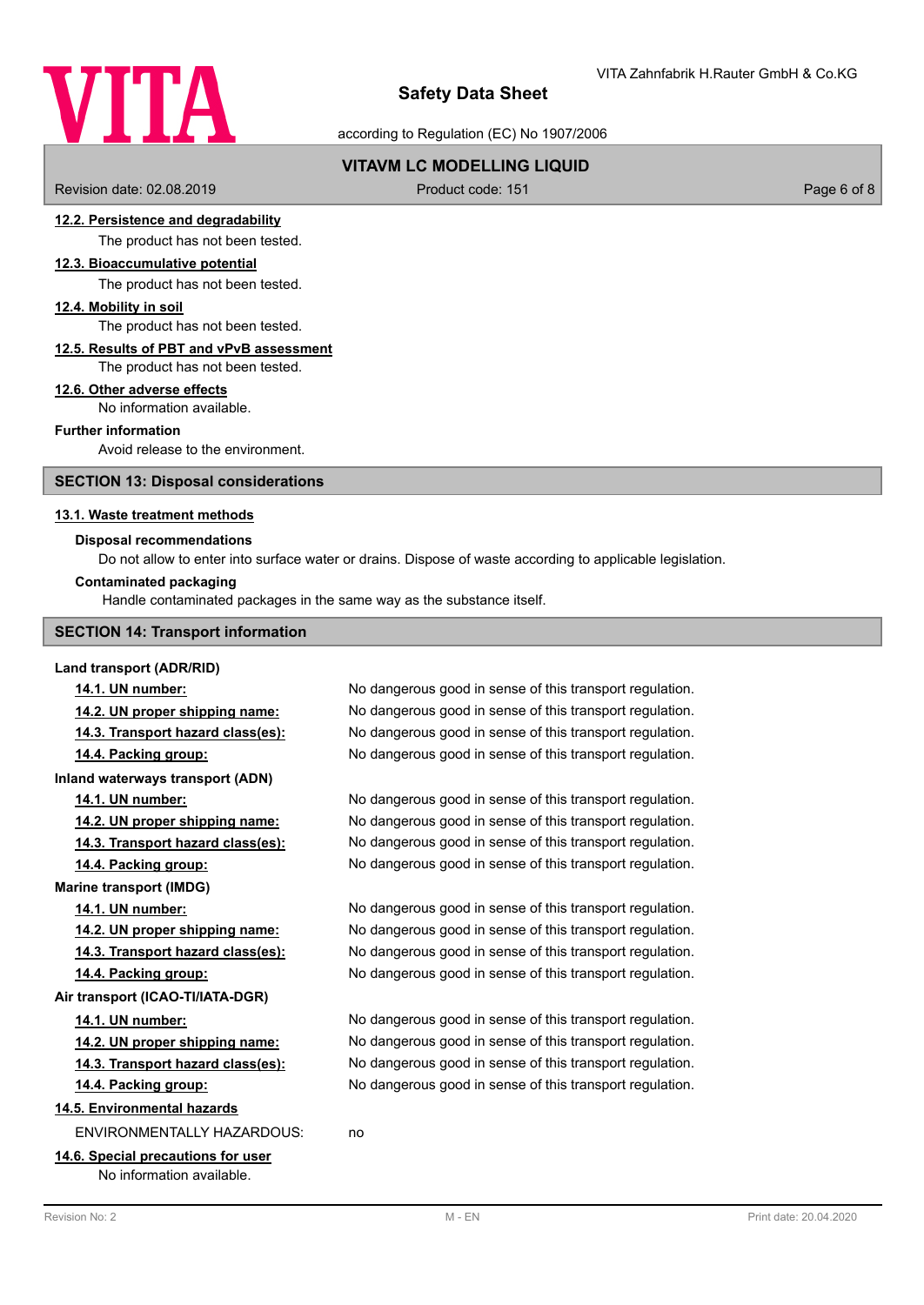

according to Regulation (EC) No 1907/2006

#### **VITAVM LC MODELLING LIQUID**

Revision date: 02.08.2019 **Product code: 151** Product code: 151 **Page 7 of 8** Page 7 of 8

#### **14.7. Transport in bulk according to Annex II of Marpol and the IBC Code**

not applicable

#### **SECTION 15: Regulatory information**

#### **15.1. Safety, health and environmental regulations/legislation specific for the substance or mixture**

| EU regulatory information                            |                                                                                                                       |
|------------------------------------------------------|-----------------------------------------------------------------------------------------------------------------------|
| Information according to 2012/18/EU<br>(SEVESO III): | Not subject to 2012/18/EU (SEVESO III)                                                                                |
| National regulatory information                      |                                                                                                                       |
| <b>Employment restrictions:</b>                      | Observe restrictions to employment for juveniles according to the 'juvenile<br>work protection quideline' (94/33/EC). |
| Water hazard class (D):                              | 1 - slightly hazardous to water                                                                                       |
| Skin resorption/Sensitization:                       | Causes allergic hypersensitivity reactions.                                                                           |

#### **15.2. Chemical safety assessment**

Chemical safety assessments for substances in this mixture were not carried out.

#### **SECTION 16: Other information**

#### **Abbreviations and acronyms**

ADR: Accord européen sur le transport des marchandises dangereuses par Route (European Agreement concerning the International Carriage of Dangerous Goods by Road ) IMDG: International Maritime Code for Dangerous Goods IATA: International Air Transport Association GHS: Globally Harmonized System of Classification and Labelling of Chemicals EINECS: European Inventory of Existing Commercial Chemical Substances ELINCS: European List of Notified Chemical Substances CAS: Chemical Abstracts Service LC50: Lethal concentration, 50% LD50: Lethal dose, 50% CLP: Classification, labelling and Packaging REACH: Registration, Evaluation and Authorization of Chemicals GHS: Globally Harmonised System of Classification, Labelling and Packaging of Chemicals UN: United Nations DNEL: Derived No Effect Level DMEL: Derived Minimal Effect Level PNEC: Predicted No Effect Concentration ATE: Acute toxicity estimate LL50: Lethal loading, 50% EL50: Effect loading, 50% EC50: Effective Concentration 50% ErC50: Effective Concentration 50%, growth rate NOEC: No Observed Effect Concentration BCF: Bio-concentration factor PBT: persistent, bioaccumulative, toxic vPvB: very persistent, very bioaccumulative RID: Regulations concerning the international carriage of dangerous goods by rail ADN: European Agreement concerning the International Carriage of Dangerous Goods by Inland Waterways (Accord européen relatif au transport international des marchandises dangereuses par voies de navigation intérieures) EmS: Emergency Schedules MFAG: Medical First Aid Guide ICAO: International Civil Aviation Organization MARPOL: International Convention for the Prevention of Marine Pollution from Ships